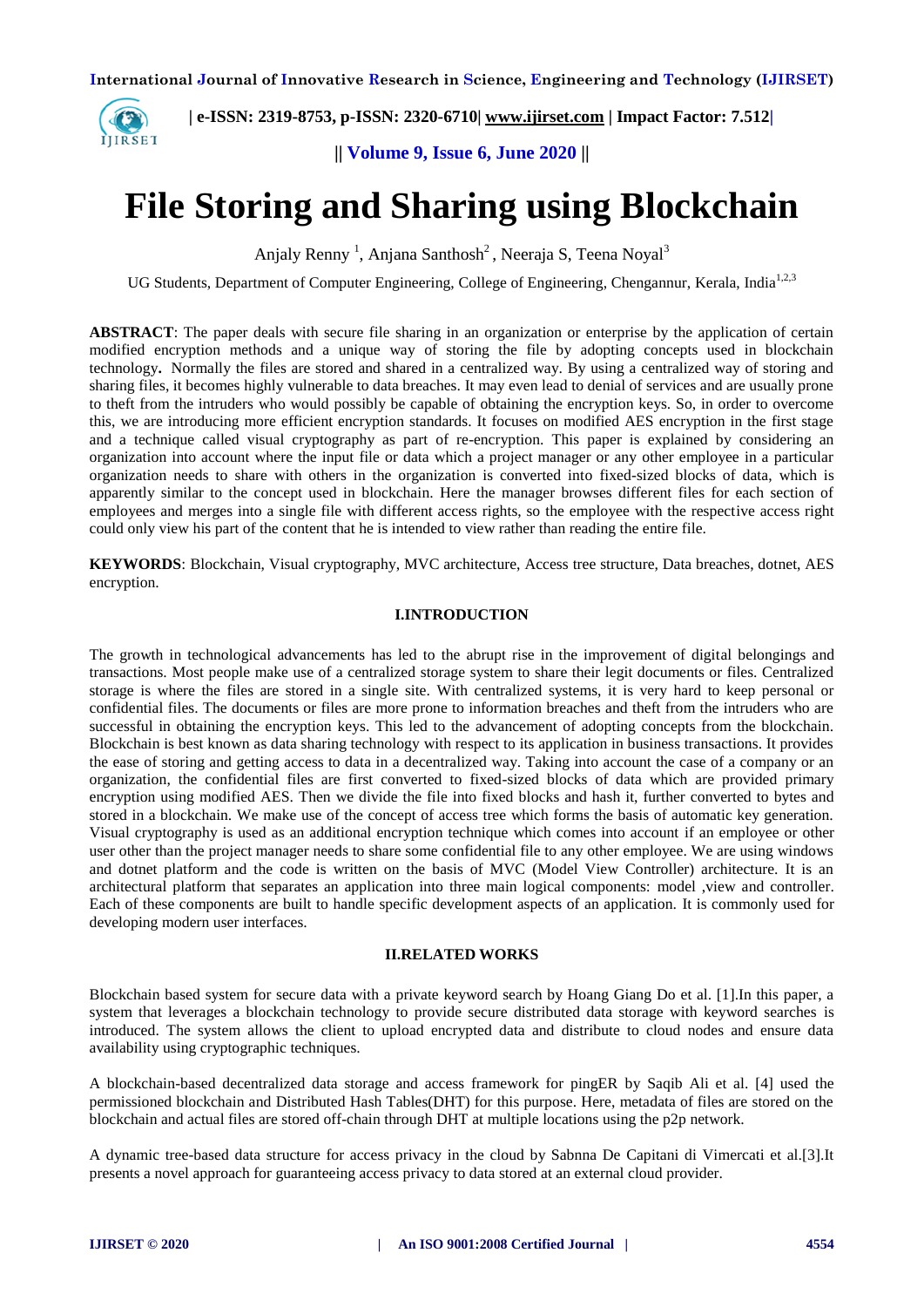

 **| e-ISSN: 2319-8753, p-ISSN: 2320-6710| [www.ijirset.com](http://www.ijirset.com/) | Impact Factor: 7.512|**

# **|| Volume 9, Issue 6, June 2020 ||**

The concept of blockchain-based secure cloud files sharing scheme with fine-grained access control by Yuke Liu et al. [2], is to introduce cipher text policy-based attribute encryption as an effective tool to realize fine-grained data access control of the stored file. Meanwhile, the security analysis proves the confidentiality and integrity of the data stored in a cloud server.

# **III**.**METHODOLOGY**

In this paper, we are proposing a secure file sharing method along with the concepts used in blockchain technology. The project is mainly divided into two systems: Proxy Server and the Application System. The user registration and login, file uploading, downloading of files etc takes place in the application system. The database stores the details of all users like username, designation, IP address etc. Whenever a user login to the system, it will be updated and get displayed in the proxy server.

## *A.MODIFIED AES ENCRYPTION*

Before passing our data or file into the modified AES encryption algorithm we first convert the contents of the file into bytes. These bytes may be random numbers or letters that are in non-readable format. The password used for encryption is provided an additional security using 'salt'. The salt is a random data that is used as an additional input to a one-way function that hashes the password. A salt is basically some random constants or letters that is unique to each user. The key or password will also be converted into byte format by passing it into a class called 'crypto'. Now both the file and the key, in bytes form, is divided into an 8\*8 matrix form. The salt is also converted to bytes. Then the salt and key in the bytes form get mixed up. They form a structure which will then be passed to a rigid management class. It forms an encoding structure which is further divided into 8\*8matrix form. The modified key in bytes is converted into vector form. The key in vector form is again divided into blocks of eight. Finally, the file or data in blocks form and key is passed to the modified AES encryption. After performing the encryption, the file is divided into fixed-sized block based on the size of file. Then hashing will be performed on blocks of file, specifically SHA 256(Secure Hash Algorithm 256).The hashed blocks are converted into bytes and then stored in the blockchain.

# *B.HASHING TECHNIQUE*

Hashing is a method of cryptography that converts any form of data into a unique string of text. Data having any arbitrary length can be hashed to a fixed sized length. In our proposed system we implement SHA-256 hashing algorithm.

SHA 256 is secure due to:

- Deterministic in nature
- Quick computation
- Infeasible to detect due to pre-image resistance

This concept of hashing makes the blockchain revolutionary. The file is divided into fixed size blocks and hash value is computed for each block. The file blocks are kept in the blockchain as a collection of records linked with a strongly connected hashing algorithm. Blockchain holds all the hash values using the hash pointers as reference so that duplicate blocks can be eliminated.

The security of blockchain relies in:

- Every file block has unique hash value
- No duplicate block can be added
- If tampering happens proof of work needed to be recalculated which is infeasible
- Blockchain is strongly connected via the P2P network.

#### *C.AUTOMATIC KEY GENERATION*

After encrypting the file with the secret key the file is uploaded and transferred to the blockchain. On the receiving side, the recipient downloads the file with the shared secret key and tries to decrypt. While decrypting the file an access tree is generated based on his user id. Access tree is a structure with hashed tree nodes containing the user information. This access tree is checked at the time of decryption to generate automatic random key. If an unintended user tries to decrypt the file his access tree will not match with the authorized access tree of user and fail to generate exact random key to decrypt the file. Thus the file uploaded can only be read by an intended user with proper access rights. This technique provide high security and distinguishes our system from the existing one.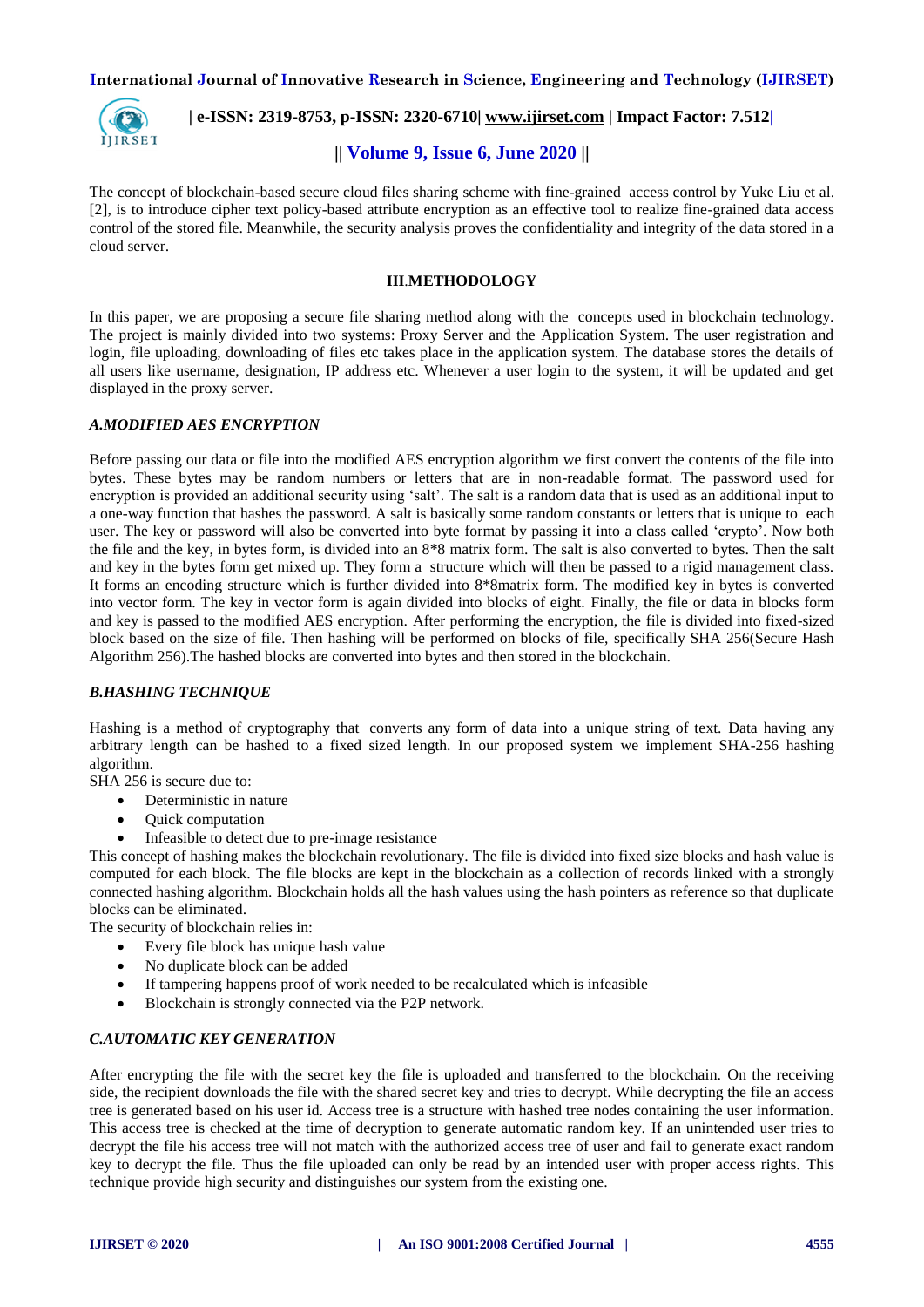

# **| e-ISSN: 2319-8753, p-ISSN: 2320-6710| [www.ijirset.com](http://www.ijirset.com/) | Impact Factor: 7.512|**

**|| Volume 9, Issue 6, June 2020 ||** 

#### *D.VISUAL CRYPTOGRAPHY*

A cryptographic technique which allows visual information to be encrypted in such a way that the decrypted information appears as a visual image. Here in our project we are using this method as a re-encryption technique to add more security to the data, if the user wishes to. The file is divided into 'n' shares where each share is secured with a password. Finally the shares are merged and a secret key is generated. The security of this encryption lies in the fact that even if 'k' out of 'n' shares are hacked this can't be superimposed to get the original data or file.



Figure 1:Block diagram for file storing and sharing using blockchain

## IV**.PERFORMANCE ANALYSIS**

Comparison of Proposed system vs Existing system on the basis of node data parameters: